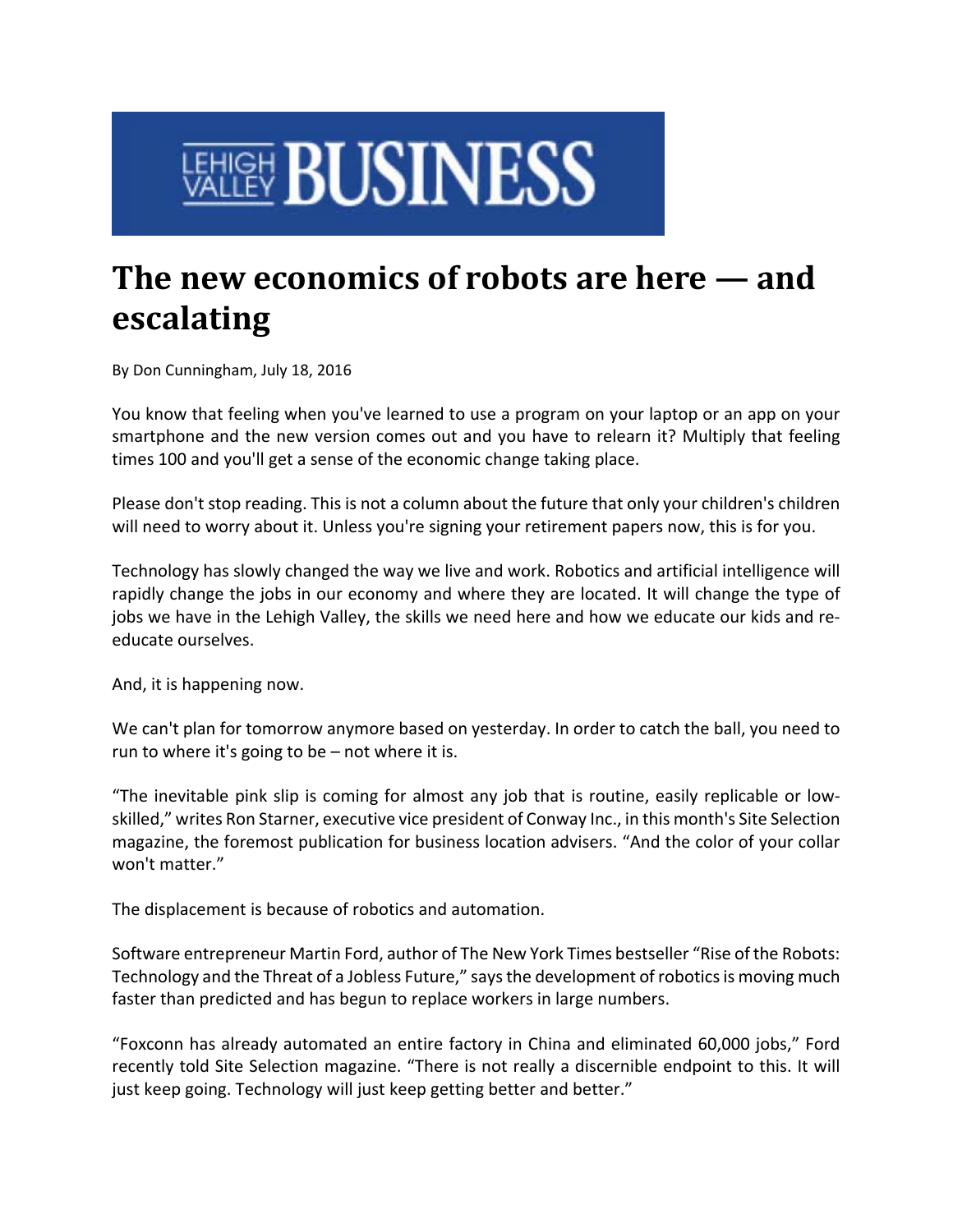The translation is that yesterday's science fiction is quickly becoming reality. If a job doesn't take a whole lot of brain power, chances are good in the near future it will be done by a machine.

That meansthat a lot of jobs that exist today in warehouses, e‐commerce fulfillment centers, call centers and other back offices will be gone.

There will be new jobs for those who are developing, designing and maintaining the machines and facilities that replace the people, but there's a good chance that won't be a one-to-one match or the same people.

Geoffrey Kasselman, executive managing director of Newmark Grubb Knight Frank, an international commercial and industrial real estate company, recently told a national real estate association meeting, "Predictions are that 80 million U.S. jobs will be replaced by robots in the next 10 years, and today there are only about 140 million nonfarm jobs in the U.S.

"Chasing labor is a short‐lived phenomenon," Kasselman said. "If you have robotics and autonomous vehicles, you don't need to be close to a labor force."

This is a scary wake‐up call for areas such as the Lehigh Valley that have grown during the last decade in the areas of e‐commerce, small manufacturing and back offices in insurance and finance.

Worldwide sale of industrial robots hit a new peak in 2015 with the sale of 248,000 units, a 12 percent increase from 2014, according to the International Federation of Robotics. It represents a four‐fold increase since 2009.

Projections are for 2.3 million units to be in place on industrial floors by 2018.

John Boyd, founder and principal of The Boyd Co. Inc., a Princeton, N.J., consulting firm, who often works in the Lehigh Valley market, told Site Selector that highly paid professionals will not be immune from the changes.

"The adoption of robotics in the white‐collar workplace is definitely something that is impacting our clients," Boyd told Site Selection. "The epicenter of this growing, white-collar job-shedding phenomenon is … namely the banking and financial services industry with clients like JP Morgan Chase, BNP Paribas, PNC Bank, TD Bank, Sun Life Financial, Visa International, Progressive Insurance and others.

"Looking ahead, our firm is projecting that a full third of all banking jobs will be eliminated over the next decade due to advances in technology and robotics applications. Most of these will be white-collar support jobs in back-office settings and at the retail branch level."